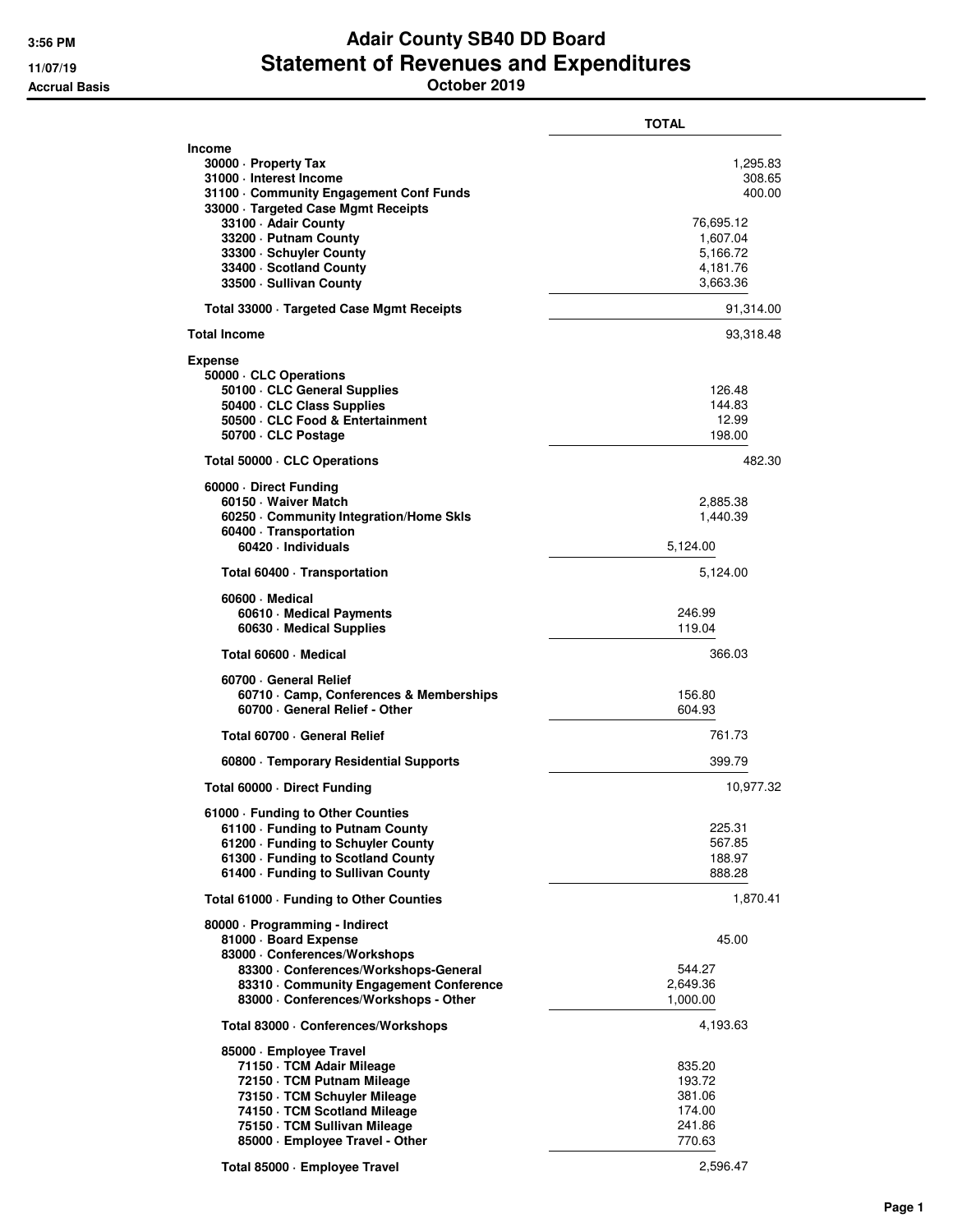## **3:56 PM Adair County SB40 DD Board 11/07/19 Statement of Revenues and Expenditures Accrual Basis October 2019**

|                                                                                                                                                                                                                                                                                                         | TOTAL                                                                                                     |
|---------------------------------------------------------------------------------------------------------------------------------------------------------------------------------------------------------------------------------------------------------------------------------------------------------|-----------------------------------------------------------------------------------------------------------|
| 87000 Office Expenses<br>87100 Office Supplies<br>87120 Office Supplies-McPherson                                                                                                                                                                                                                       | 93.97                                                                                                     |
| Total 87100 · Office Supplies                                                                                                                                                                                                                                                                           | 93.97                                                                                                     |
| 87300 Advertising/Marketing                                                                                                                                                                                                                                                                             | 50.00                                                                                                     |
| 87400 · Copier<br>87420 Copier-McPherson                                                                                                                                                                                                                                                                | 1,171.44                                                                                                  |
| Total 87400 · Copier                                                                                                                                                                                                                                                                                    | 1,171.44                                                                                                  |
| 87700 Building Maintenance<br>87710 · Janitorial<br>87711 · Janitorial-Country Club<br>87712 · Janitorial-McPherson                                                                                                                                                                                     | 784.47<br>1,229.17                                                                                        |
| Total 87710 - Janitorial                                                                                                                                                                                                                                                                                | 2,013.64                                                                                                  |
| 87720 - Lawn Care<br>87721 - Lawn Care-Country Club<br>87722 · Lawn Care-McPherson                                                                                                                                                                                                                      | 150.00<br>30.00                                                                                           |
| Total 87720 - Lawn Care                                                                                                                                                                                                                                                                                 | 180.00                                                                                                    |
| 87700 Building Maintenance - Other                                                                                                                                                                                                                                                                      | 4,850.00                                                                                                  |
| Total 87700 · Building Maintenance                                                                                                                                                                                                                                                                      | 7,043.64                                                                                                  |
| 87800 · Software & Technology                                                                                                                                                                                                                                                                           | 2,900.00                                                                                                  |
| Total 87000 Office Expenses                                                                                                                                                                                                                                                                             | 11,259.05                                                                                                 |
| 87500 · Personnel<br>51000 · CLC Personnel<br>51100 GLC Center Salary Expense                                                                                                                                                                                                                           | 6,036.70                                                                                                  |
| Total 51000 · CLC Personnel                                                                                                                                                                                                                                                                             | 6,036.70                                                                                                  |
| 66000 · Payroll Expenses<br>66500 · Salary Sick<br>66700 · Salary Vacation<br>66000 · Payroll Expenses - Other                                                                                                                                                                                          | 1,701.18<br>2,557.89<br>5,486.52                                                                          |
| Total 66000 · Payroll Expenses                                                                                                                                                                                                                                                                          | 9,745.59                                                                                                  |
| 70300 · TCM Admin Salary<br>71110 · TCM Adair Salary Expense<br>72110 · TCM Putnam Salary Expense<br>73110 · TCM Schuyler Salary Expense<br>74110 · TCM Scotland Salary Expense<br>75110 · TCM Sullivan Salary Expense<br>87510 · Salary Expense<br>87540 · Employee Benefits<br>87550 Unemployment Tax | 8,749.76<br>26,939.35<br>1,708.65<br>3,420.10<br>1,211.79<br>3,419.65<br>12,403.13<br>18,252.39<br>181.64 |
| Total 87500 · Personnel                                                                                                                                                                                                                                                                                 | 92,068.75                                                                                                 |
| 88000 · Professional Services<br>88200 · Legal Services                                                                                                                                                                                                                                                 | 270.00                                                                                                    |
| Total 88000 · Professional Services                                                                                                                                                                                                                                                                     | 270.00                                                                                                    |
| 88500 Training<br>76000 · TCM Training<br>88500 · Training - Other                                                                                                                                                                                                                                      | 113.68<br>104.95                                                                                          |
| Total 88500 Training                                                                                                                                                                                                                                                                                    | 218.63                                                                                                    |
| 89000 · Utilities<br>89100 - Electricity<br>89110 - Electricity-Country Club<br>89130 · Electricity-314 E McPherson                                                                                                                                                                                     | 268.27<br>477.80                                                                                          |
| Total 89100 · Electricity                                                                                                                                                                                                                                                                               | 746.07                                                                                                    |